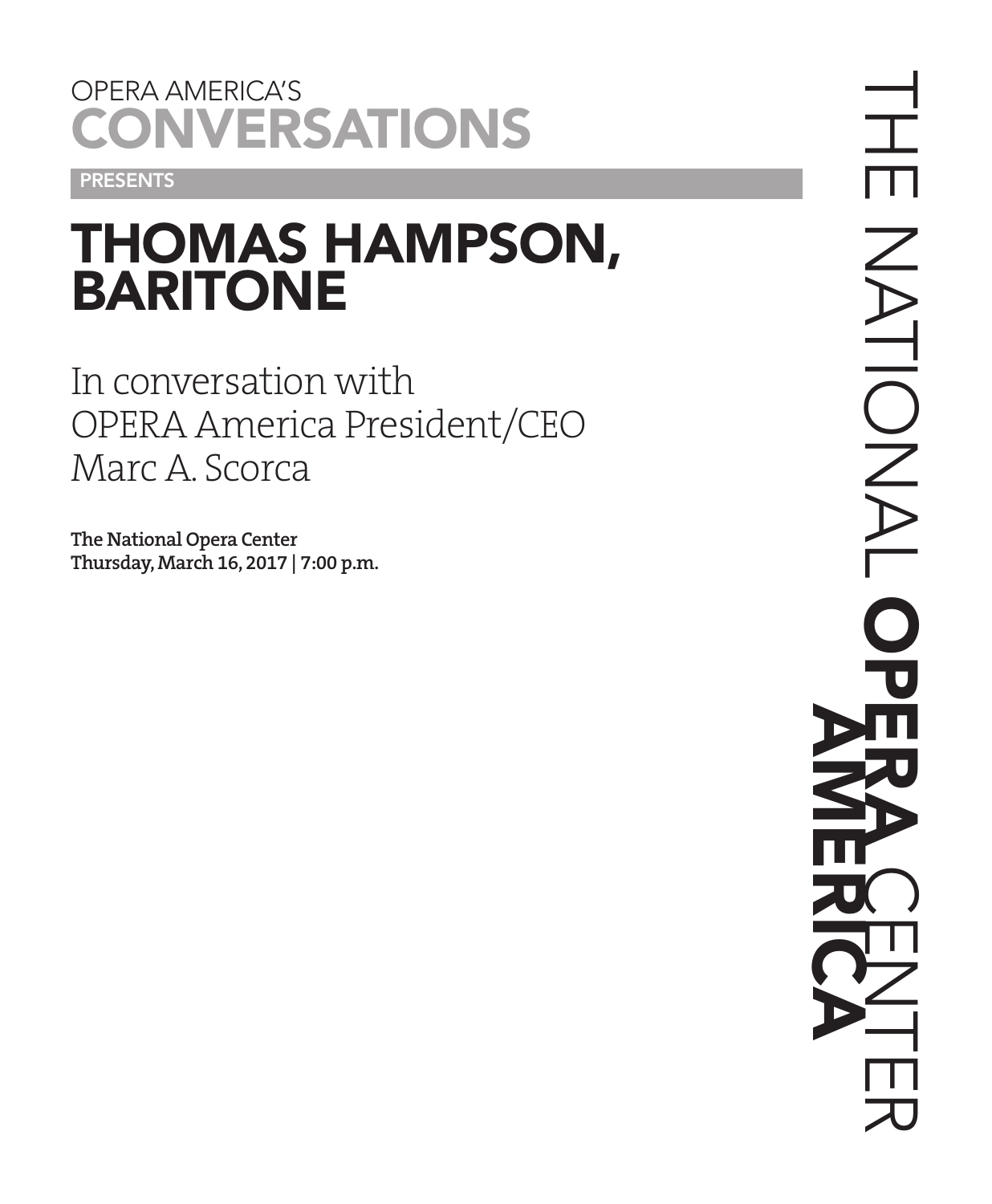

**Thomas Hampson**, one of America's foremost baritones, has received many honors and awards for his probing artistry and cultural leadership. Honored as a Met Mastersinger by the Metropolitan Opera Guild and inducted into both the American Academy of Arts and Sciences and Gramophone's 2013 Hall of Fame, Hampson is one of the most respected and innovative musicians of our time. Comprising more than 170 albums, his discography includes winners of a Grammy Award, five Edison Awards and the Grand Prix du Disque. He received the 2009 Distinguished Artistic Leadership Award from the Atlantic Council in Washington, D.C., and he was appointed the New York Philharmonic's first artist-inresidence. In 2010, Hampson was honored with a Living Legend award by the Library of Congress, where he has served as special advisor to the Study and Performance of Music in America. Furthermore, he received the famed Concertgebouw Prize and was named ECHO Klassik's "Singer of the Year" in 2011, for the fourth time in 20 years. Hampson was made honorary professor at the Faculty of Philosophy of the University of Heidelberg and holds honorary doctorates from Manhattan School of Music, New England Conservatory, Whitworth College and San Francisco Conservatory, in addition to being an

honorary member of London's Royal Academy of Music. He carries the titles of Kammersänger of the Vienna State Opera and Commandeur dans l'Ordre des Arts et des Lettres of the Republic of France, and he was awarded the Austrian Medal of Honor in Arts and Sciences.

Hampson enjoys a singular international career as an opera singer, recording artist and "ambassador of song," maintaining an active interest in research, education, musical outreach and technology. Through the Hampsong Foundation, which he founded in 2003, he employs the art of song to promote intercultural dialogue and understanding.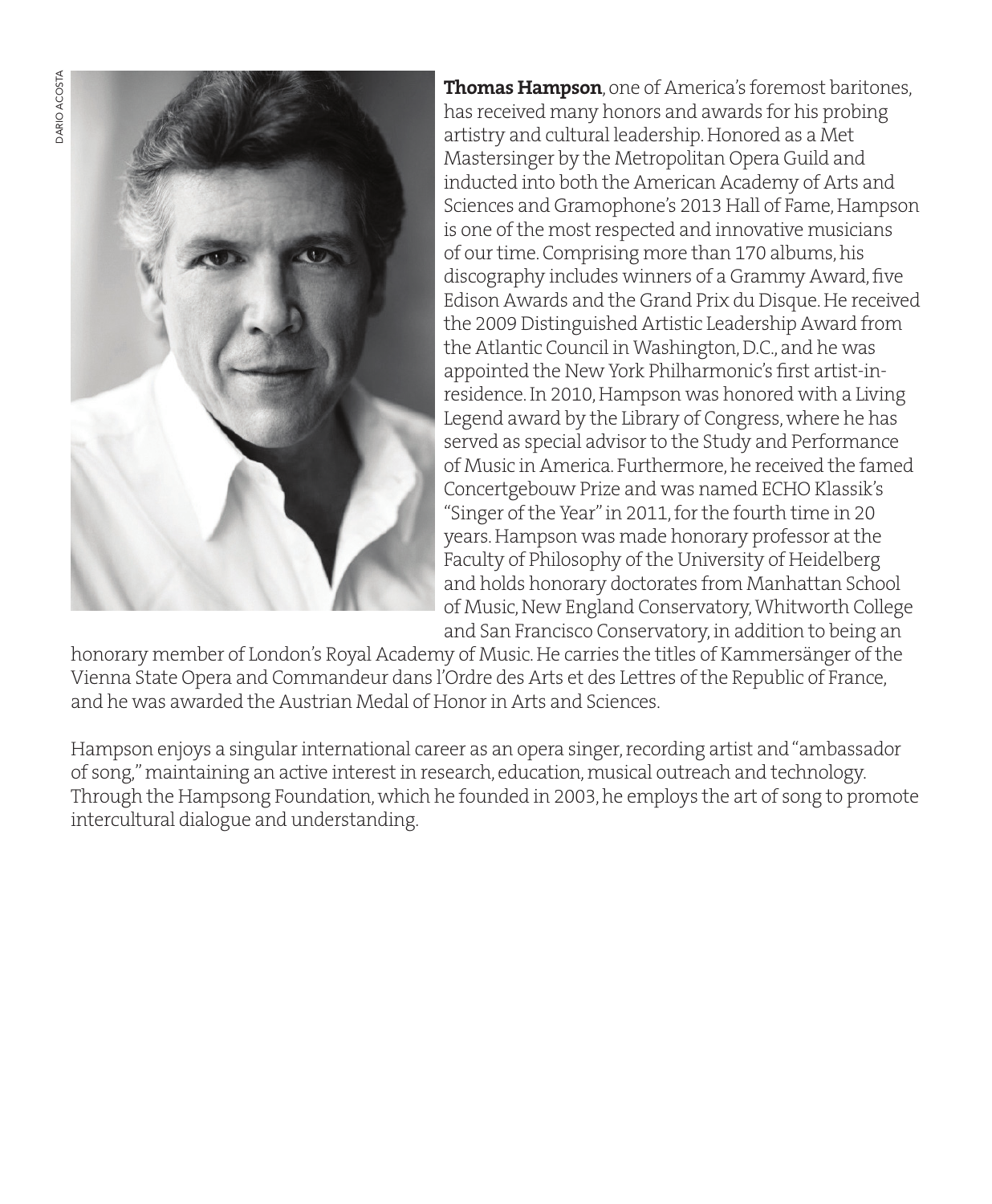**Marc A. Scorca** joined OPERA America in 1990 as president and CEO. Under his leadership, the OPERA America membership has grown from 120 opera companies to nearly 2,500 organizations and individuals. The organization has also administered two landmark funding initiatives in support of North American operas and opera audiences, and in 2000 it launched an endowment effort to create a permanent fund dedicated to supporting new works and related audience development activities. In 2005, Scorca spearheaded OPERA America's relocation from Washington, D.C. to New York City and the subsequent construction of the National Opera Center, which opened in 2012. The Opera Center's recital hall was dedicated as Marc A. Scorca Hall in 2015 in honor of Scorca's 25<sup>th</sup> anniversary with the organization.

Scorca has led strategic planning retreats for opera companies and other cultural institutions internationally, and he has participated on panels for federal, state and local funding agencies, as well as for numerous private organizations. He also played an instrumental role in the founding of Opera.ca and Opera Europa, OPERA America's sister organizations. A strong advocate of



collaboration, Scorca has led several cross-disciplinary projects, including the Performing Arts Research Coalition and the National Performing Arts Convention (2004 and 2008). He has served as a member of the U.S. delegation to UNESCO and currently serves as an officer of the Performing Arts Alliance, as a member of the Board of Overseers of the Curtis Institute of Music and on the Music Advisory Board of Hunter College (CUNY). Due in large part to Scorca's contributions to the organization, OPERA America was inducted into the American Classical Music Hall of Fame in 2013. Scorca attended Amherst College, where he graduated with high honors in both history and music.